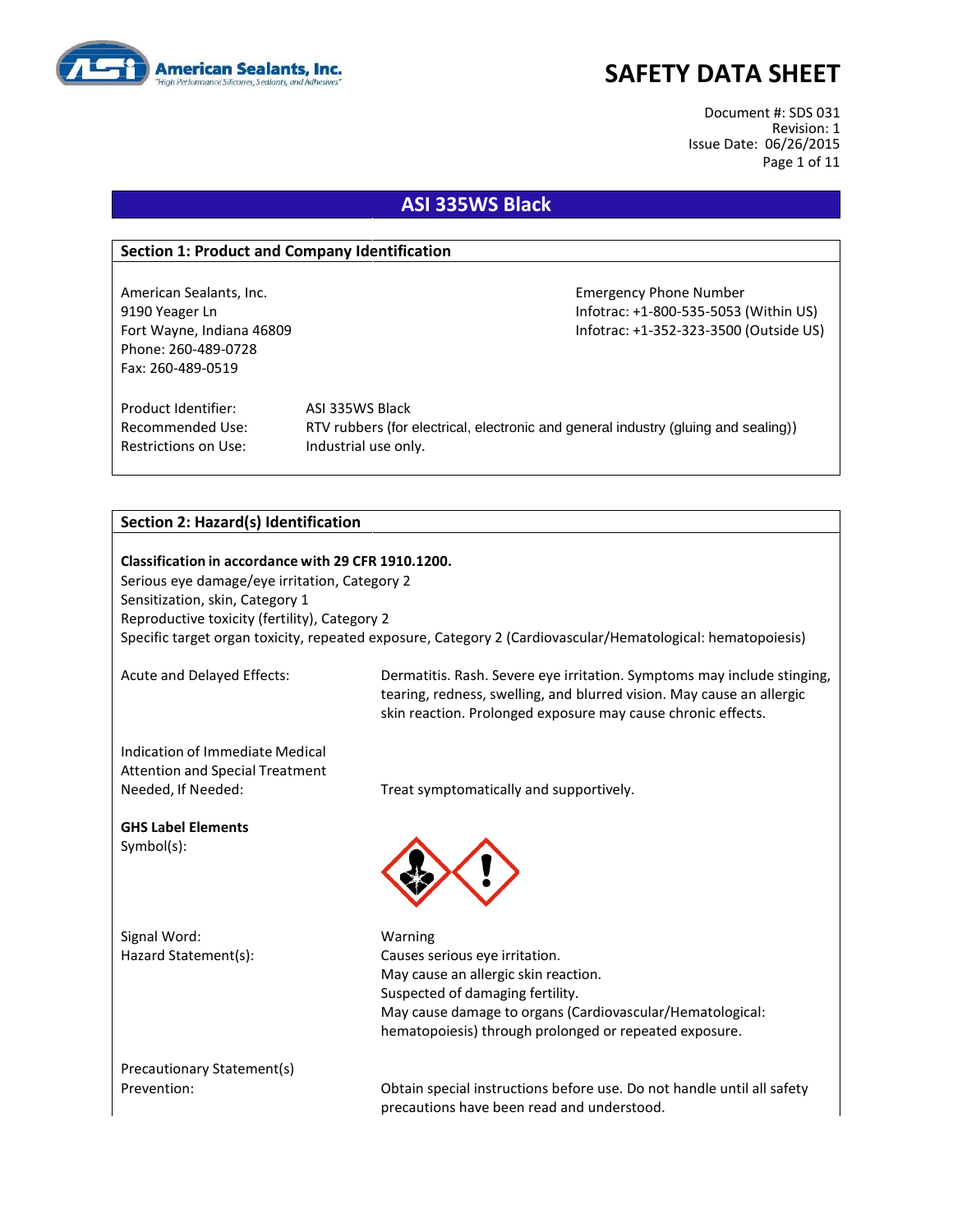

### Product Identifier: ASI 335WS Black

Document #: SDS 031 Revision: 1

|           | Do not breathe dust/fume/gas/mist/vapors/spray.<br>Wear protective gloves/protective clothing/eye protection/face<br>protection. Wash thoroughly after handling.<br>Contaminated work clothing should not be allowed out of the<br>workplace.                                                                                                                                                                                           |
|-----------|-----------------------------------------------------------------------------------------------------------------------------------------------------------------------------------------------------------------------------------------------------------------------------------------------------------------------------------------------------------------------------------------------------------------------------------------|
| Response: | IF ON SKIN: Wash with plenty of soap and water.<br>If skin irritation or rash occurs: Get medical advice/attention. Get<br>medical advice/attention if you feel unwell.<br>IF IN EYES: Rinse cautiously with water for several minutes. Remove<br>contact lenses, if present and easy to do. Continue rinsing.<br>If eye irritation persists: Get medical advice/attention.<br>Take off contaminated clothing and wash it before reuse. |
| Storage:  | Store locked up.                                                                                                                                                                                                                                                                                                                                                                                                                        |
| Disposal: | Dispose of contents/container in accordance with<br>local/regional/national/international regulations.                                                                                                                                                                                                                                                                                                                                  |

| <b>Section 3: Composition/Information on Ingredients</b> |                                         |           |
|----------------------------------------------------------|-----------------------------------------|-----------|
|                                                          |                                         |           |
| <b>CAS</b>                                               | Component                               | Percent   |
| Proprietary                                              | Methyloximesilane                       | $1 - < 3$ |
| Proprietary                                              | Vinyloximesilane                        | $\leq 1$  |
| Proprietary                                              | Alkoxysilane                            | $\leq 1$  |
| 1333-86-4                                                | Carbon black                            | < 0.2     |
| $96 - 29 - 7$                                            | Methylethylketoxime (Impurity)          | $\leq 1$  |
| 556-67-2                                                 | Octamethylcyclotetrasiloxane (Impurity) | $\leq 1$  |

#### **Section 4: First-Aid Measures**

| Inhalation:   | IF INHALFD: Remove to fresh air.<br>Get medical attention if symptoms occur.                                                                                                                                                          |
|---------------|---------------------------------------------------------------------------------------------------------------------------------------------------------------------------------------------------------------------------------------|
| Skin Contact: | IF ON SKIN: Wash off with plenty of soap and water.<br>For minor skin contact, avoid spreading material on unaffected skin.<br>Get medical advice/attention if symptoms occur.<br>Take off contaminated clothing and wash before use. |
| Eye Contact:  | IF IN EYES: Flush eyes with water as a precaution. Remove contact lenses, if present and<br>easy to do. Continue rinsing.<br>If eye irritation develops and persists: Get medical advice/attention.                                   |
| Ingestion:    | Rinse mouth thoroughly with water.<br>Get immediate medical attention if symptoms occur.                                                                                                                                              |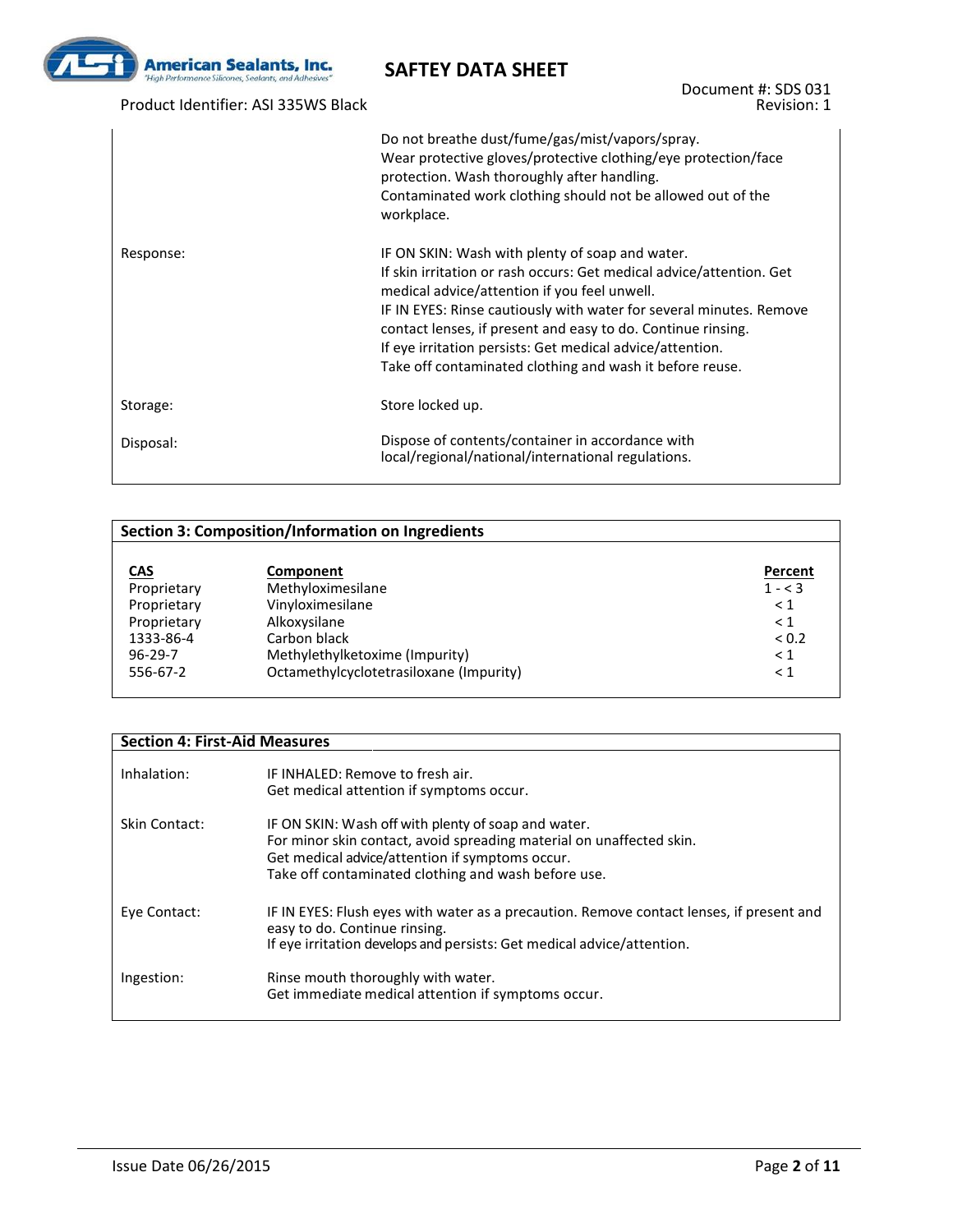

### Product Identifier: ASI 335WS Black

| <b>Section 5: Fire-Fighting Measures</b>                                               |                                                                                                                                                                 |
|----------------------------------------------------------------------------------------|-----------------------------------------------------------------------------------------------------------------------------------------------------------------|
| Suitable Extinguishing Media:                                                          | Use carbon dioxide, regular dry chemical powder, alcohol-resistant<br>foam, or water fog.                                                                       |
| Unsuitable Extinguishing Media:                                                        | None known.                                                                                                                                                     |
| <b>Specific Hazards Arising from the Chemical</b><br>Hazardous Decomposition Products: | By heating and fire, harmful vapors/gases may be formed.<br>Nitrogen oxides. (corrosive)                                                                        |
| Special Protective Equipment and<br><b>Precautions for Firefighters:</b>               | Firefighters must use standard protective equipment including flame<br>retardant coat, helmet, gloves, rubber boots, and self-contained<br>breathing apparatus. |
| Specific extinguishing methods:                                                        | Move containers from fire area if you can do so without risk.                                                                                                   |

| <b>Section 6: Accidental Release Measures</b>                                                                                                                                                                                                                                                                                                                                                                                                                                                  |  |  |  |
|------------------------------------------------------------------------------------------------------------------------------------------------------------------------------------------------------------------------------------------------------------------------------------------------------------------------------------------------------------------------------------------------------------------------------------------------------------------------------------------------|--|--|--|
|                                                                                                                                                                                                                                                                                                                                                                                                                                                                                                |  |  |  |
|                                                                                                                                                                                                                                                                                                                                                                                                                                                                                                |  |  |  |
| Keep unnecessary personnel away.<br>Do not touch or walk through spilled material.<br>Ensure adequate ventilation.                                                                                                                                                                                                                                                                                                                                                                             |  |  |  |
| Wear appropriate personal protective equipment.                                                                                                                                                                                                                                                                                                                                                                                                                                                |  |  |  |
| Prevent further leakage or spillage if safe to do so. Local authorities<br>should be advised if significant spillages cannot be contained.                                                                                                                                                                                                                                                                                                                                                     |  |  |  |
| Eliminate sources of ignition.<br>Large Spills: Dike the spilled material, where this is possible. Cover<br>with plastic sheet to prevent spreading. Use a non-combustible<br>material like vermiculite, sand or earth to soak up the product and<br>place into a container for later disposal.<br>Small Spills: Wipe up with absorbent material (e.g. cloth, fleece).<br>Clean surface thoroughly to remove residual contamination.<br>Never return spills in original containers for re-use. |  |  |  |
|                                                                                                                                                                                                                                                                                                                                                                                                                                                                                                |  |  |  |

| Section 7: Handling and Storage            |                                                                                                                                                                                                                                                                           |
|--------------------------------------------|---------------------------------------------------------------------------------------------------------------------------------------------------------------------------------------------------------------------------------------------------------------------------|
|                                            |                                                                                                                                                                                                                                                                           |
| <b>Precautions for Safe Handling</b>       |                                                                                                                                                                                                                                                                           |
| <b>Protective Measures:</b>                | Provide adequate ventilation. Use care in handling/storage. Obtain<br>special instructions before use. Do not handle until all safety<br>precautions have been read and understood.<br>Do not breathe mist or vapor.<br>Avoid contact with eyes. Avoid contact with skin. |
| Advice on General Occupational<br>Hygiene: | Do not eat, drink, or smoke when using this product.                                                                                                                                                                                                                      |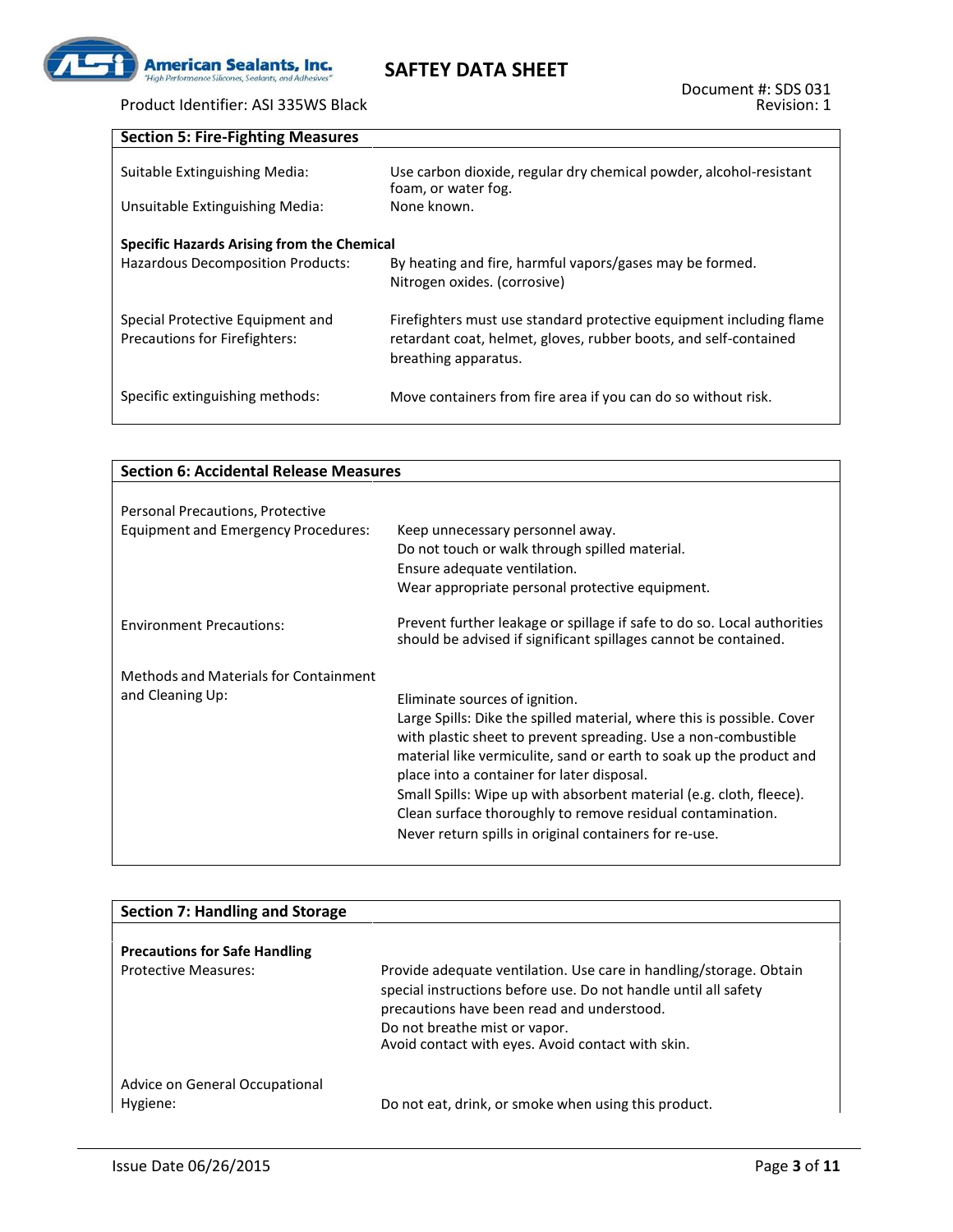

Product Identifier: ASI 335WS Black

### **SAFTEY DATA SHEET**

|                                                                  | Wash thoroughly after handling.<br>Wash contaminate clothing before reuse.                                                                                  |
|------------------------------------------------------------------|-------------------------------------------------------------------------------------------------------------------------------------------------------------|
| Conditions for Safe Storage, including<br>any Incompatibilities: | Store locked up. Keep in original container and tightly closed.<br>Keep out of the reach of children.<br>Store in a cool, dry place out of direct sunlight. |
| Incompatibilities:                                               | Strong oxidizing agents, water, moisture                                                                                                                    |

| <b>Section 8: Exposure Controls/Personal Protection</b>                                                   |                     |                                                                                                                    |                                                                                                                                                                                                                                                   |  |
|-----------------------------------------------------------------------------------------------------------|---------------------|--------------------------------------------------------------------------------------------------------------------|---------------------------------------------------------------------------------------------------------------------------------------------------------------------------------------------------------------------------------------------------|--|
| <b>Component Exposure Limits</b>                                                                          |                     |                                                                                                                    |                                                                                                                                                                                                                                                   |  |
| <b>CAS</b>                                                                                                | Component           |                                                                                                                    | <b>Exposure Limits</b>                                                                                                                                                                                                                            |  |
|                                                                                                           |                     |                                                                                                                    | ACGIH: 3 mg/m3 TWA (Inhalable fraction)                                                                                                                                                                                                           |  |
| 1333-86-4                                                                                                 | Carbon black        |                                                                                                                    | OSHA Z-1: 3.5 mg/m3 PEL                                                                                                                                                                                                                           |  |
|                                                                                                           |                     |                                                                                                                    | NIOSH REL: 0.1 mg/m3 TWA                                                                                                                                                                                                                          |  |
|                                                                                                           |                     |                                                                                                                    | WEEL: 36 mg/m3 TWA                                                                                                                                                                                                                                |  |
| $96 - 29 - 7$                                                                                             | Methylethylketoxime |                                                                                                                    | 10 ppm                                                                                                                                                                                                                                            |  |
|                                                                                                           | (Impurity)          |                                                                                                                    | Vendor: 10 ppm STEL; 3 ppm TWA                                                                                                                                                                                                                    |  |
| <b>Appropriate Engineering Controls:</b><br><b>Individual Protection Measures</b><br>Eye/Face Protection: |                     | Provide eyewash station.                                                                                           | Provide adequate general and local exhaust ventilation.<br>Pay attention to ventilation such as local exhaust, mechanical and/or<br>door open for at least 24 hours after application.<br>Wear tightly sealed safety glasses according to EN 166. |  |
|                                                                                                           |                     | Provide an emergency eye wash fountain and quick drench shower in<br>the immediate work area.                      |                                                                                                                                                                                                                                                   |  |
| <b>Skin Protection:</b>                                                                                   |                     |                                                                                                                    | Skin should be washed after contact.                                                                                                                                                                                                              |  |
| Hand Protection:<br>workday.                                                                              |                     |                                                                                                                    | Wear protective gloves. Wash hands before breaks and at the end of                                                                                                                                                                                |  |
| <b>Respiratory Protection:</b>                                                                            |                     | If airborne concentrations are above the applicable exposure limits,<br>use NIOSH approved respiratory protection. |                                                                                                                                                                                                                                                   |  |

### **Section 9: Physical and Chemical Properties**

| <b>Physical State:</b>                              | Liguid                               | <b>Appearance:</b> Paste             |                                                    |
|-----------------------------------------------------|--------------------------------------|--------------------------------------|----------------------------------------------------|
| Color:                                              | Black                                | <b>Physical Form:</b> Paste          |                                                    |
| Odor:                                               | Oxime odor                           | Odor Threshold: Not available        |                                                    |
| pH:                                                 | Not applicable                       | <b>Melting Point:</b> Not applicable |                                                    |
|                                                     | <b>Boiling Point:</b> Not applicable | <b>Decomposition:</b> Not available  |                                                    |
|                                                     | <b>Flash Point:</b> 204.8 °F (96 °C) |                                      | <b>Evaporation Rate:</b> $\lt$ 1 (Butyl Acetate=1) |
|                                                     | Closed cup                           |                                      |                                                    |
| <b>OSHA Flammability Class:</b> Not classified as a |                                      |                                      | Vapor Pressure: Negligible (25 °C)                 |
|                                                     | flammability hazard                  |                                      |                                                    |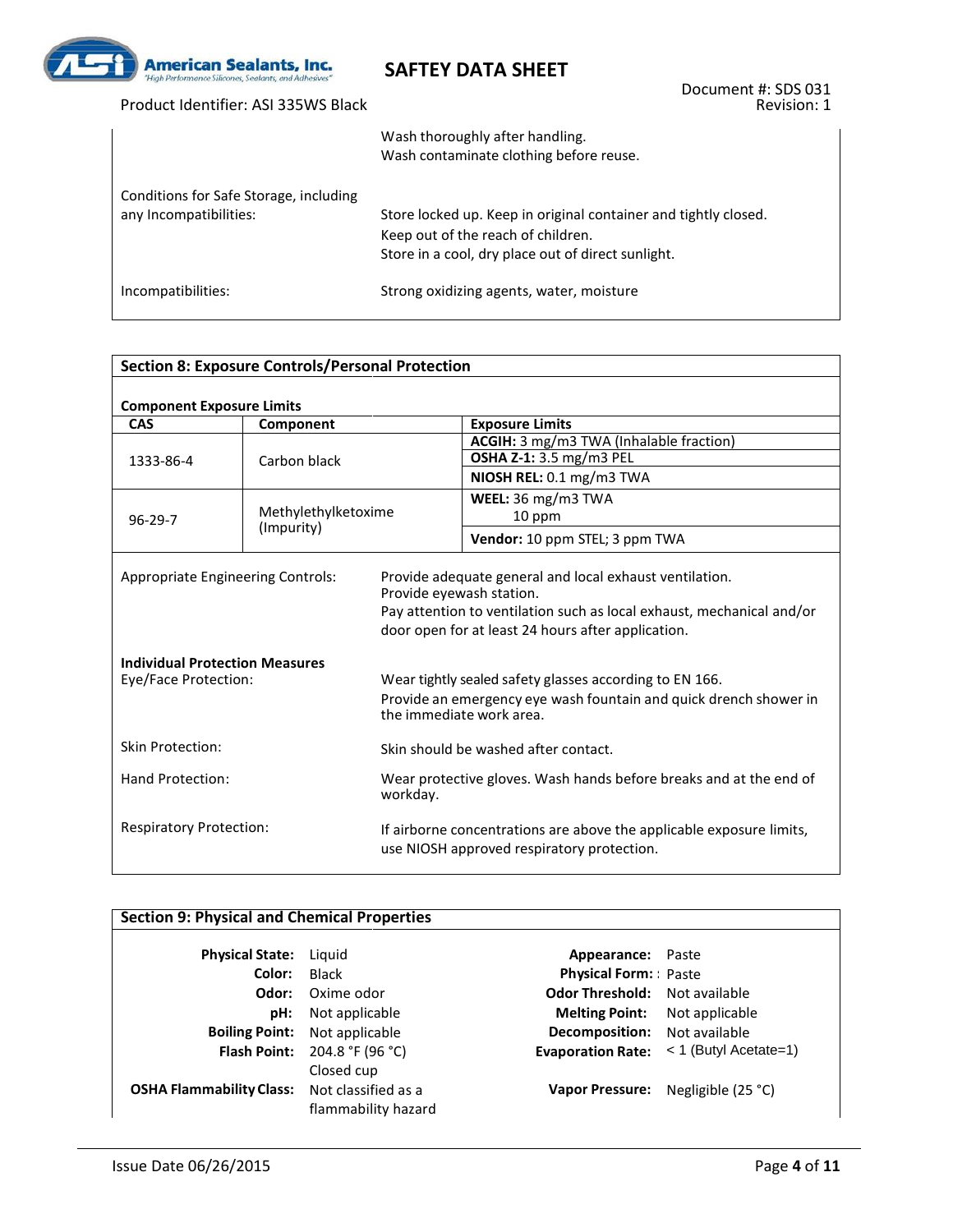

| Vapor Density (air = 1): $>1$ (air=1)              |                           |                                      | <b>Density:</b> $1.03(25 °C)$ |
|----------------------------------------------------|---------------------------|--------------------------------------|-------------------------------|
| <b>Specific Gravity (water = 1):</b> Not available |                           | Water Solubility: Not soluble        |                               |
|                                                    | Log KOW: Not available    | Coeff. Water/Oil Dist: Not available |                               |
|                                                    | <b>KOC:</b> Not available | <b>Auto Ignition:</b> Not available  |                               |
|                                                    | Viscosity: Not applicable |                                      | <b>VOC:</b> $1 - 3\%$         |
|                                                    | Volatility: Not available | Molecular Formula: Not applicable    |                               |

| <b>Section 10: Stability and Reactivity</b> |                                                                                                                                                                                                                                                                |  |  |
|---------------------------------------------|----------------------------------------------------------------------------------------------------------------------------------------------------------------------------------------------------------------------------------------------------------------|--|--|
| Reactivity:                                 | Not classified as a reactivity hazard.                                                                                                                                                                                                                         |  |  |
| <b>Chemical Stability:</b>                  | Stable at normal temperatures and pressure.                                                                                                                                                                                                                    |  |  |
| Possibility of Hazardous Reactions:         | Hazardous polymerization does not occur.                                                                                                                                                                                                                       |  |  |
| <b>Conditions to Avoid:</b>                 | None known.                                                                                                                                                                                                                                                    |  |  |
| Incompatible Materials:                     | Strong oxidizing materials, water, moisture                                                                                                                                                                                                                    |  |  |
| Hazardous Decomposition Products:           | This product reacts with water, moisture or humid air to evolve<br>following compounds: Methylethylketoxime. Refer to section 8:<br>exposure controls/personal protection and section 11: toxicological<br>information.                                        |  |  |
|                                             | Thermal breakdown of this product during fire or very high heat<br>condition may evolve the following hazardous decomposition product:<br>Carbon oxides and traces of incompletely burned carbon compounds.<br>Silicon dioxide. Nitrogen oxides. Formaldehyde. |  |  |

| <b>Section 11: Toxicological Information</b>                   |                     |                        |                |                                      |                 |  |
|----------------------------------------------------------------|---------------------|------------------------|----------------|--------------------------------------|-----------------|--|
| <b>Acute Toxicity</b><br><b>Component Analysis - LD50/LC50</b> |                     |                        |                |                                      |                 |  |
| <b>CAS</b>                                                     | Component           | Result                 | <b>Species</b> | <b>Dose</b>                          | <b>Exposure</b> |  |
|                                                                |                     | LD50 Oral              | Rat            | 2995 mg/kg<br>2400 mg/kg             | N/A             |  |
| Proprietary                                                    | Alkoxysilane        | <b>LC50 Inhalation</b> | Rat            | 1.49-2.44 mg/L                       | 4 hr            |  |
|                                                                |                     | LD50 Dermal            | Rabbit         | $>$ 2000 mg/kg<br>$16 \text{ ml/kg}$ | N/A             |  |
| 1333-86-4                                                      | Carbon Black        | LD50 Oral              | Rat            | >8000 mg/kg                          | N/A             |  |
| 96-297                                                         | Methylethylketoxime | LD50 Oral              | Rat            | 930 mg/kg                            | N/A             |  |
|                                                                | (Impurity)          | LD50 Dermal            | Rabbit         | $200 \mu$ /kg                        | N/A             |  |

# **Information on Likely Routes of Exposure**

No significant effects are expected.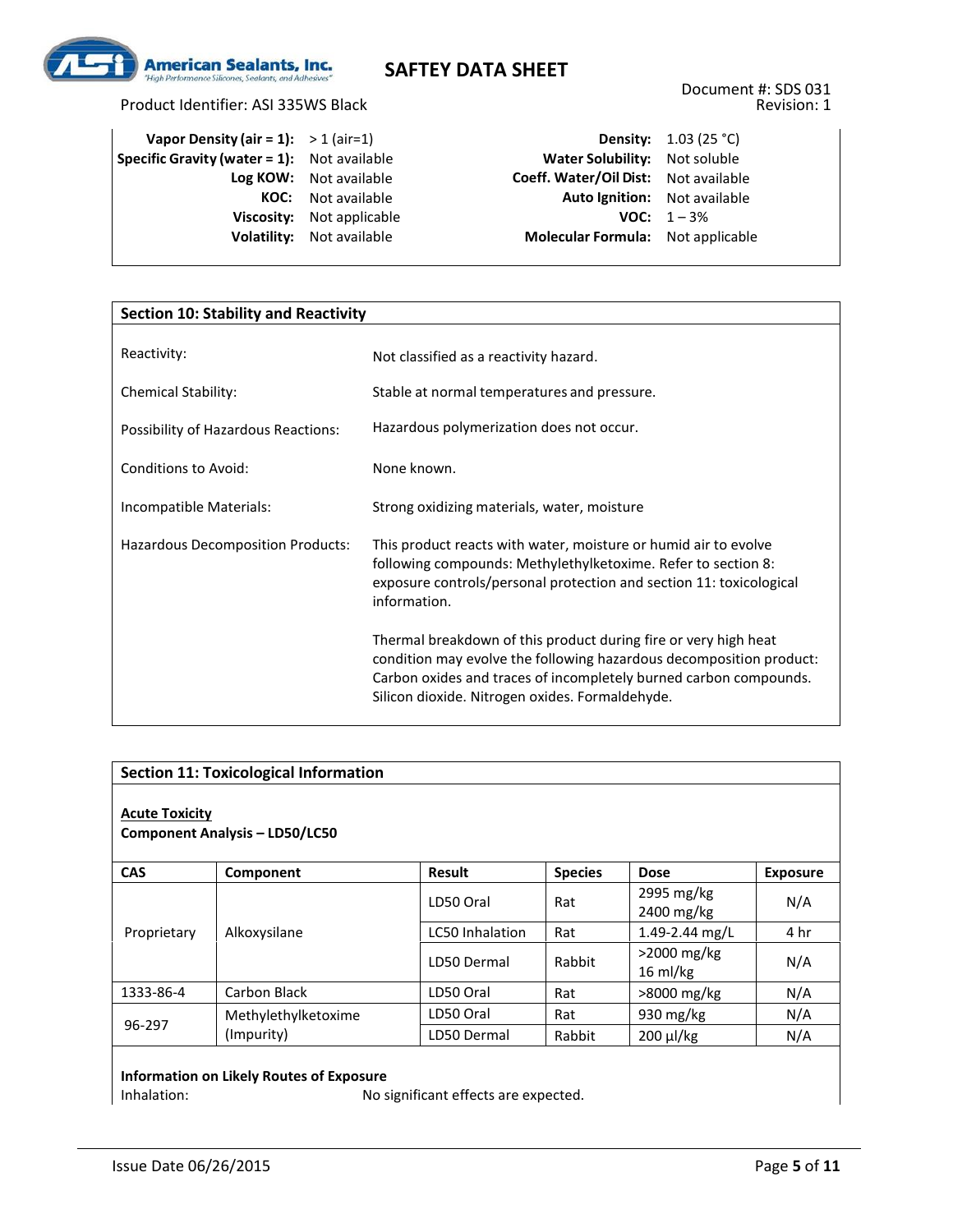

 $\mathbf{I}$ 

### **SAFTEY DATA SHEET**

#### Product Identifier: ASI 335WS Black

| Ingestion:                                    | No significant effects are expected.                                                                                                                                                                                                          |
|-----------------------------------------------|-----------------------------------------------------------------------------------------------------------------------------------------------------------------------------------------------------------------------------------------------|
| Skin Contact:                                 | May cause an allergic skin reaction.                                                                                                                                                                                                          |
| Eye Contact:                                  | Causes serious eye irritation.                                                                                                                                                                                                                |
| Immediate and Delayed Effects:                | Dermatitis. Rash. Severe eye irritation. Symptoms may include stinging,<br>tearing, redness, swelling, and blurred vision. May cause an allergic skin<br>reaction. Prolonged exposure may cause chronic effects.                              |
| Medical Conditions Aggravated by<br>Exposure: | No information is available.                                                                                                                                                                                                                  |
| Irritation/Corrosivity Data:                  | SKIN-RABBIT : Moderately irritating [Alkoxysilane]<br>SKIN-RABBIT: 500mg/24 r MILD [Octamethylcyclotetrasiloxane]                                                                                                                             |
|                                               | Causes serious eye damage. [Vinyloximesilane] [Methylethylketoxime]<br>EYE-RABBIT: 15mg SEVERE [Alkoxysilane ]<br>Causes serious eye irritation. [Methyloximesilane]<br>EYE-RABBIT: MILD [Octamethylcyclotetrasiloxane]                       |
| <b>Respiratory Sensitization:</b>             | Not available.                                                                                                                                                                                                                                |
| Dermal Sensitization:                         | May cause an allergic skin reaction. [Methyloximesilane]<br>[Vinyloximesilane]<br>[Methylethylketoxime]<br>Positive (Guinea pig) [Alkoxysilane]<br>No evidence of sensitization [Octamethylcyclotetrasiloxane]                                |
| Germ Cell Mutagenicity:                       | Negative(Ames test, Chromosome analysis, Micronucleus test)<br>[Alkoxysilane]<br>Negative(Bacteria) [Octamethylcyclotetrasiloxane]                                                                                                            |
| Carcinogenicity:                              | Suspected of causing cancer. [Methylethylketoxime]<br>The following material is embedded in the product and not available as<br>respirable dusts. When used as intended or as supplied, the product will<br>not pose hazards:<br>Carbon black |

#### **Component Carcinogenicity**

| <b>CAS</b> | Component    | <b>Result</b>                                           |
|------------|--------------|---------------------------------------------------------|
| 1333-86-4  | Carbon Black | <b>IARC:</b> Group 2B (possibly carcinogenic to humans) |

OSHA Specifically Regulated Substances (29 CFR 1910.1001-1050): Not listed.

Reproductive Toxicity: Octamethylcyclotetrasiloxane administered to rats by whole body inhalation at concentrations of 500 and 700 ppm for 70 days prior to mating, through mating, gestation and lactation resulted in decreases in live litter size. Additionally, increases in the incidence of deliveries of offspring extending over an unusually long time period (dystocia) were observed at these concentrations. Statistically significant alterations in these parameters were not observed in the lower concentrations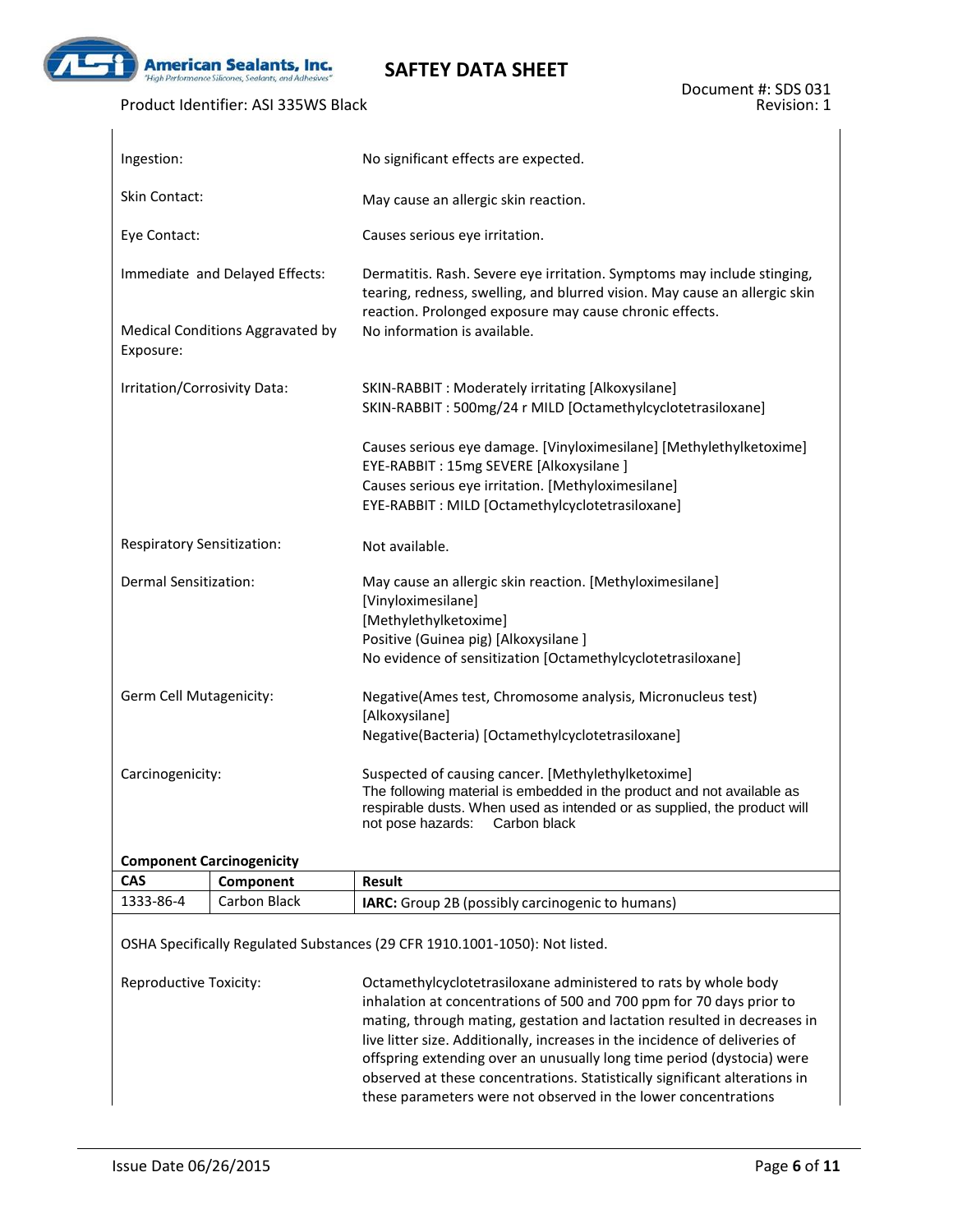

### Product Identifier: ASI 335WS Black

Document #: SDS 031 Revision: 1

|                                                        | NOAEL 500mg/kg/day (Rat) [Alkoxysilane]                                         | evaluated (300 and 70 ppm). In a previous range-finding study, rats<br>exposed to vapor concentrations of 700 ppm had decreases in the<br>number of implantation sites and live litter size. The significance of these<br>findings to humans is not known. [Octamethylcyclotetrasiloxane]<br>Developmental toxicity: NOAEL 500mg/kg/day (Rat), Maternal toxicity:                                                                                                                                                                                                                                                                                                                                                                                                                                                                                                                                                                                                                                                                                                                                                                                                                                                                                                                                    |
|--------------------------------------------------------|---------------------------------------------------------------------------------|------------------------------------------------------------------------------------------------------------------------------------------------------------------------------------------------------------------------------------------------------------------------------------------------------------------------------------------------------------------------------------------------------------------------------------------------------------------------------------------------------------------------------------------------------------------------------------------------------------------------------------------------------------------------------------------------------------------------------------------------------------------------------------------------------------------------------------------------------------------------------------------------------------------------------------------------------------------------------------------------------------------------------------------------------------------------------------------------------------------------------------------------------------------------------------------------------------------------------------------------------------------------------------------------------|
| Specific Target Organ Toxicity -<br>Single Exposure:   | Not available.                                                                  |                                                                                                                                                                                                                                                                                                                                                                                                                                                                                                                                                                                                                                                                                                                                                                                                                                                                                                                                                                                                                                                                                                                                                                                                                                                                                                      |
| Specific Target Organ Toxicity -<br>Repeated Exposure: | repeated exposure:                                                              | May cause damage to the following organs through prolonged or<br>Cardiovascular / Hematological: hematopoiesis. [Vinyloximesilane]<br>Cardiovascular / Hematological: hematopoiesis. [Methyloximesilane]                                                                                                                                                                                                                                                                                                                                                                                                                                                                                                                                                                                                                                                                                                                                                                                                                                                                                                                                                                                                                                                                                             |
|                                                        | would result in a significant risk to humans.<br>[Octamethylcyclotetrasiloxane] | Repeated inhalation or oral exposure of mice and rats to<br>octamethylcyclotetrasiloxane produced an increase in liver size. No gross<br>histopathological or significant clinical chemistry effects were observed.<br>An increase in liver metabolizing enzymes, as well as a transient increase<br>in the number of normal cells (hyperplasia) followed by an increase in cell<br>size (hypertrophy) were determined to be the underlying causes of the<br>liver enlargement. The biochemical mechanisms producing these effects<br>are highly sensitive in rodents, while similar mechanisms in humans are<br>insensitive. A two year combined chronic and carcinogenicity assay was<br>conducted on octamethylcyclotetrasiloxane. Rats were exposed by<br>whole-body vapor inhalation 6hrs/day, 5days/week for up to 104 weeks to<br>0, 10, 30, 150 or 700ppm of octamethylcyclotetrasiloxane. The increase in<br>incidence of (uterine) endometrial cell hyperplasia and uterine adenomas<br>(benign tumors) were observed in female rats at 700ppm. Since these<br>effects only occurred at 700ppm, a level that greatly exceeds typical<br>workplace or consumer exposure, it is unlikely that industrial, commercial<br>or consumer uses of products containing octamethylcyclotetrasiloxane |
| <b>Aspiration Hazard:</b>                              | Not available.                                                                  |                                                                                                                                                                                                                                                                                                                                                                                                                                                                                                                                                                                                                                                                                                                                                                                                                                                                                                                                                                                                                                                                                                                                                                                                                                                                                                      |
| Further Information:                                   | to MEKO below:                                                                  | Methyl Ethyl Ketoxime (MEKO). Material will generate MEKO on exposure<br>to humid air gradually. Male rodents exposed to MEKO vapor at high<br>concentration throughout their lifetime developed liver cancer. But<br>relevance to humans is uncertain now. Please read the detail information                                                                                                                                                                                                                                                                                                                                                                                                                                                                                                                                                                                                                                                                                                                                                                                                                                                                                                                                                                                                       |
|                                                        | Skin Irritation:                                                                | Causes mild irritation. Can be absorbed<br>through the skin.                                                                                                                                                                                                                                                                                                                                                                                                                                                                                                                                                                                                                                                                                                                                                                                                                                                                                                                                                                                                                                                                                                                                                                                                                                         |
|                                                        | Eyes Irritation:                                                                | Causes severe irritation.                                                                                                                                                                                                                                                                                                                                                                                                                                                                                                                                                                                                                                                                                                                                                                                                                                                                                                                                                                                                                                                                                                                                                                                                                                                                            |
|                                                        | <b>Acute Oral Toxicity:</b>                                                     | LD50(rat)= >900mg/kg                                                                                                                                                                                                                                                                                                                                                                                                                                                                                                                                                                                                                                                                                                                                                                                                                                                                                                                                                                                                                                                                                                                                                                                                                                                                                 |
|                                                        | <b>Acute Dermal Toxicity:</b>                                                   | LD50(rabbit) = $>1000$ mg/kg                                                                                                                                                                                                                                                                                                                                                                                                                                                                                                                                                                                                                                                                                                                                                                                                                                                                                                                                                                                                                                                                                                                                                                                                                                                                         |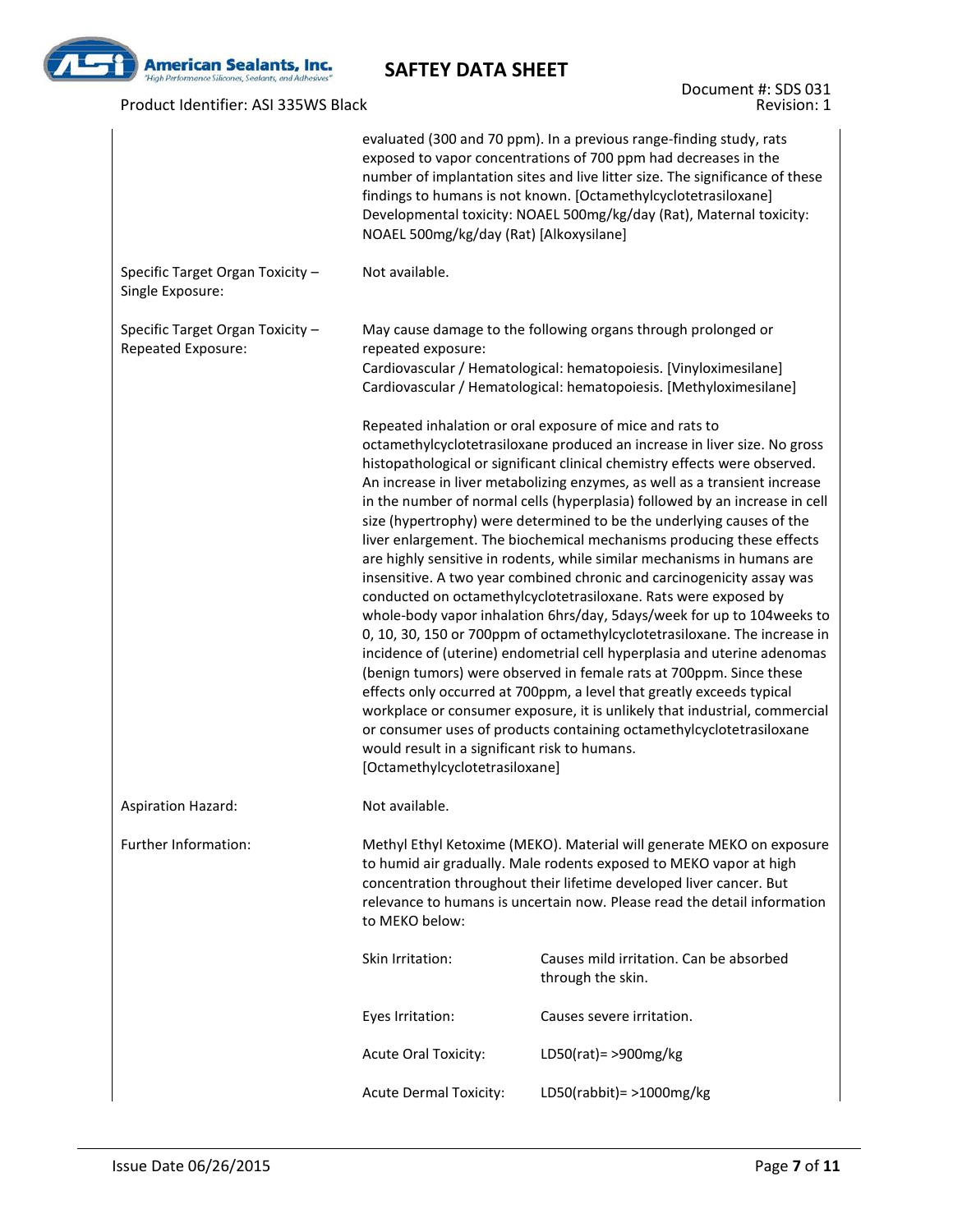

### Product Identifier: ASI 335WS Black

| <b>Acute Inhalation Toxicity:</b>                    | LCSO(rat) > 4.83mg/l/4Hr                                                                                                                                                                                                                                                                                       |
|------------------------------------------------------|----------------------------------------------------------------------------------------------------------------------------------------------------------------------------------------------------------------------------------------------------------------------------------------------------------------|
| Inhalation Toxicity:                                 | Shows narcotic action at high concentration.<br>May produce blood effects                                                                                                                                                                                                                                      |
| Skin Sensitization:                                  | Positive(guinea pig)                                                                                                                                                                                                                                                                                           |
| Neurotoxicity:                                       | High dose can produce transient and<br>reversible change in neurobehavioral<br>function.                                                                                                                                                                                                                       |
| Carcinogenicity:                                     | Liver carcinomas were observed in a lifetime<br>inhalation study (ca.2 years) in which mice<br>and rats were exposed.                                                                                                                                                                                          |
| Other Chronic Study:                                 | Degenerative effects on the olfactory<br>epithelium of nasal passages occurred in a<br>concentration related manner in males and<br>females of mice and rats at MEKO<br>concentration of 15, 75 and 375ppm. The<br>significant change in hematological<br>parameters were observed at 404ppm<br>concentration. |
| Workplace<br><b>Environmental Exposure</b><br>Level: | Vendor guide: 3ppm(TWA), 10ppm(STEL)<br>AIHA WEEL: 10ppm(TWA)                                                                                                                                                                                                                                                  |

### **Section 12: Ecological Information**

#### **Ecotoxicity**

Toxic to aquatic life. Toxic to aquatic life with long lasting effects. [Alkoxysilane] May cause long lasting harmful effects to aquatic life. [Octamethylcyclotetrasiloxane]

#### **Component Analysis – Aquatic Toxicity**

| <b>CAS</b>  | Component    | Aquatic       | Result      | <b>Species</b>                             | <b>Dose</b>       | <b>Exposure</b> |
|-------------|--------------|---------------|-------------|--------------------------------------------|-------------------|-----------------|
|             |              |               | LC50        | <b>Bluegill (Lepomis</b><br>macrochirus)   | $>100$ mg/L       | 96 hr           |
|             |              | Fish          | <b>LC50</b> | Fathead minnow<br>(Pimephales<br>promelas) | $>100$ mg/L       | 96 hr           |
| Proprietary | Alkoxysilane |               | <b>LC50</b> | Rainbow trout<br>(Oncorhynchus<br>mykiss)  | $>100$ mg/L       | 96 hr           |
|             |              | Invertebrates | <b>EC50</b> | Water flea<br>(Daphnia magna)              | $90 \text{ mg/L}$ | 48 hr           |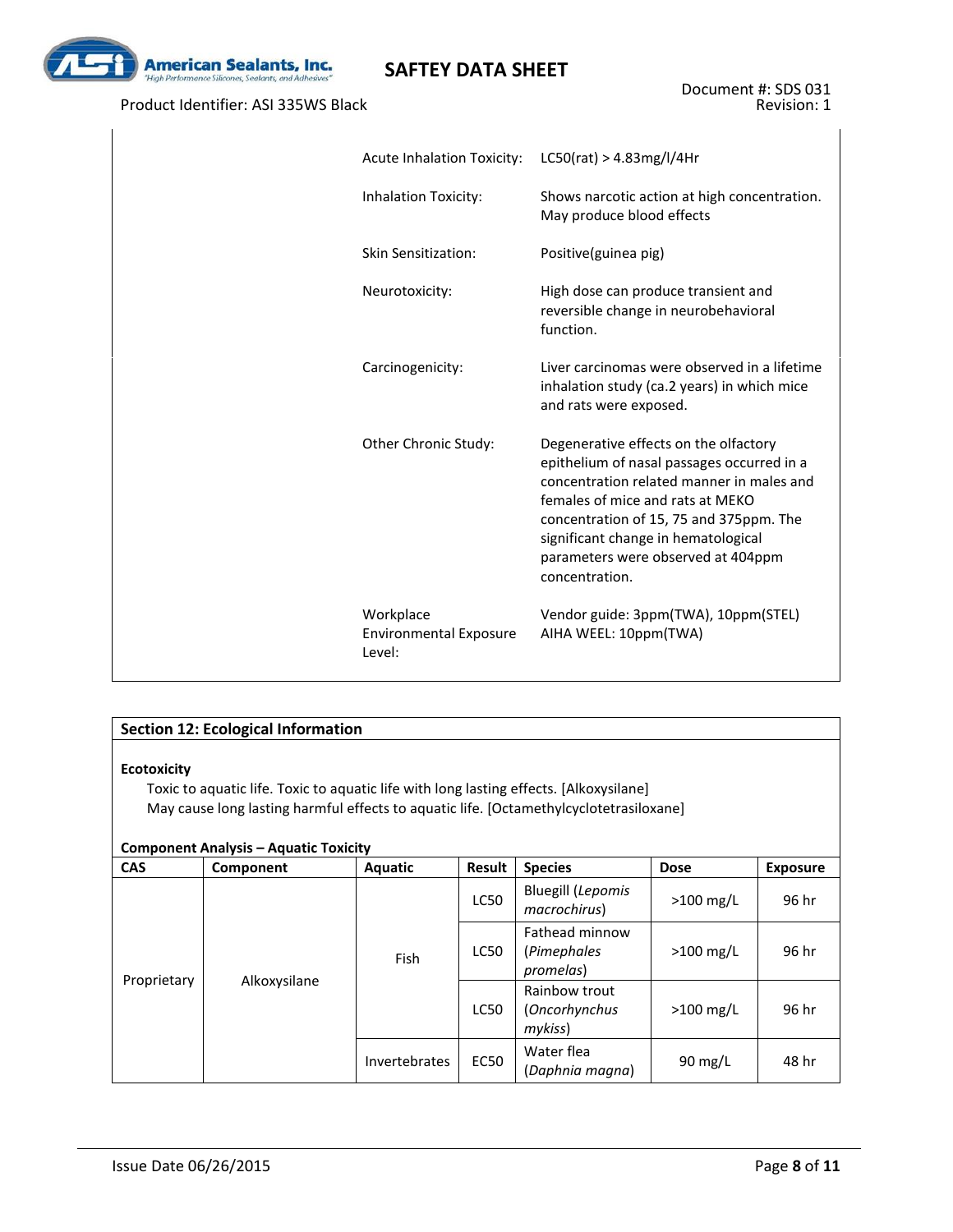

#### Product Identifier: ASI 335WS Black

|                   |                                   |       | EbC50 | Green algae<br>(Selenastrum<br>capricornutum)                                               | 5.5 $mg/L$         | 72 hr |
|-------------------|-----------------------------------|-------|-------|---------------------------------------------------------------------------------------------|--------------------|-------|
|                   |                                   | Algae | ErC50 | Green algae<br>(Selenastrum<br>capricornutum)                                               | $8.8 \text{ mg/L}$ | 72 hr |
| $96-29-7$         | Methylethylketoxime<br>(Impurity) | Fish  | LC50  | Fathead minnow<br>(Pimephales<br>promelas)                                                  | 777-914 mg/L       | 96 hr |
|                   | Persistence and Degradability:    |       |       | Causes easily hydrolysis in water or atmosphere. [Alkoxysilane]                             |                    |       |
|                   | <b>Bioaccumulative Potential:</b> |       |       | Bio concentration Factor(BCF) / (Fathead minnows) : 12400<br>[Octamethylcyclotetrasiloxane] |                    |       |
| Mobility in Soil: |                                   |       |       | No information available for the product.                                                   |                    |       |
| Biodegration:     |                                   |       |       | No information available for the product.                                                   |                    |       |

| <b>Section 13: Disposal Considerations</b> |                                                                                                                                       |
|--------------------------------------------|---------------------------------------------------------------------------------------------------------------------------------------|
| Disposal Methods:                          | Dispose in accordance with all applicable federal, state/regional and<br>local laws and regulations.                                  |
| Disposal of Contaminated Packaging:        | Dispose of unused product properly. Empty containers should be taken<br>to an approved waste handling site for recycling or disposal. |
| <b>Component Waste Numbers:</b>            | The U.S. EPA has not published waste numbers for this product's<br>components.                                                        |

| <b>Section 14: Transport Information</b> |                                                         |
|------------------------------------------|---------------------------------------------------------|
|                                          |                                                         |
| <b>International Regulation</b>          |                                                         |
| IATA:                                    | Not regulated as a dangerous good.                      |
| IMDG:                                    | Not regulated as a dangerous good.                      |
| Transport in bulk according to Annex     |                                                         |
| II of MARPOL 73/78 and the IBC Code:     | This product is not intended to be transported in bulk. |
|                                          |                                                         |
| <b>Domestic Regulation</b>               |                                                         |
| DOT:                                     | Not regulated as a dangerous good.                      |
|                                          |                                                         |

### **Section 15: Regulatory Information**

#### **US Federal Regulations**

This product is a "Hazardous Chemical" as defined by the OSHA Hazard Communication Standard,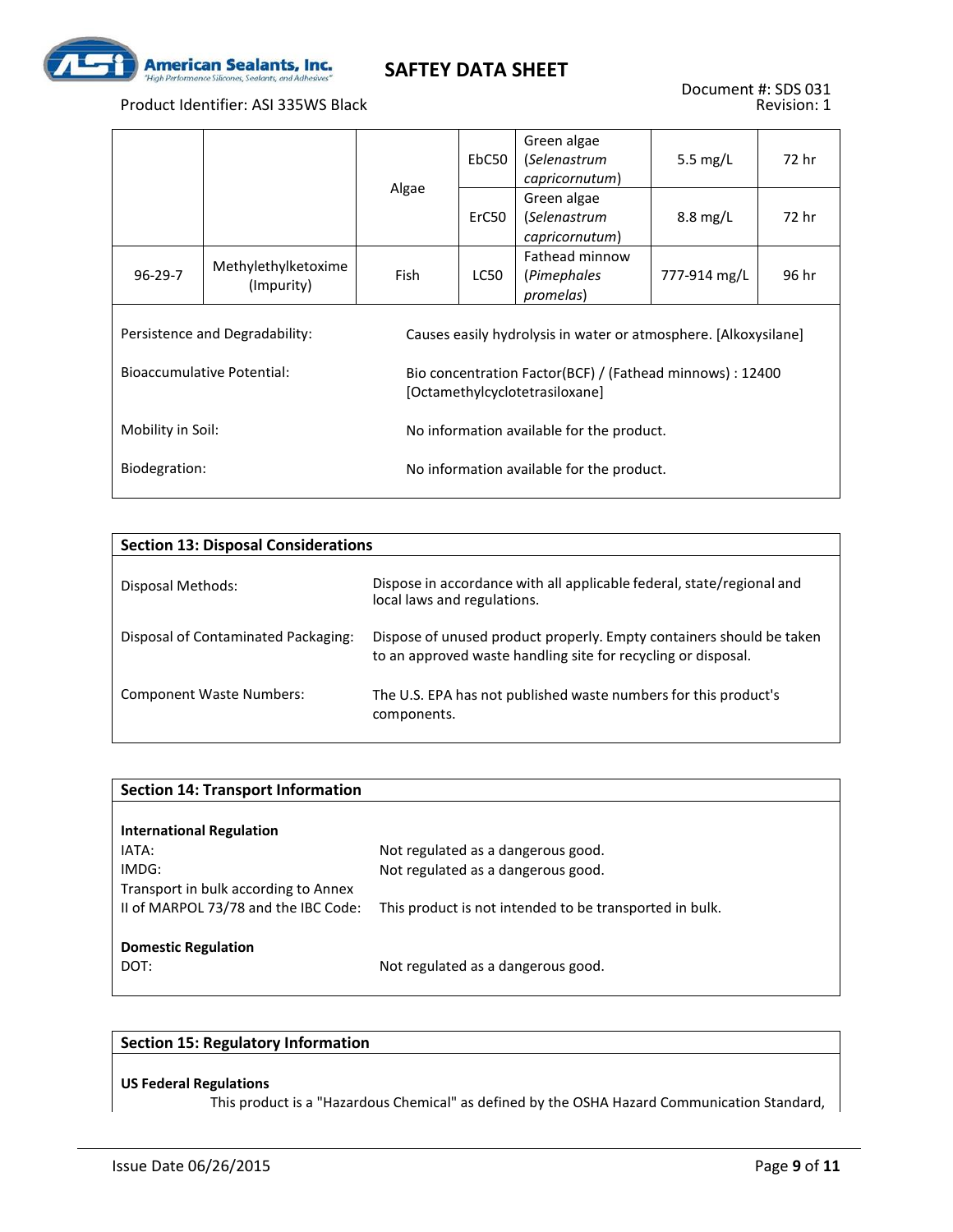

Product Identifier: ASI 335WS Black

29 CFR 1910.1200.

| OSHA Specifically Regulated Substances (29 CFR 1910.1001-1050):<br>SARA 302 Extremely Hazardous |                                                                               |           |              |                          | Not listed |     |           |           |           |            |
|-------------------------------------------------------------------------------------------------|-------------------------------------------------------------------------------|-----------|--------------|--------------------------|------------|-----|-----------|-----------|-----------|------------|
| Substances:                                                                                     | None contained in product.                                                    |           |              |                          |            |     |           |           |           |            |
| <b>SARA 304:</b>                                                                                | Not applicable.                                                               |           |              |                          |            |     |           |           |           |            |
| SARA 311/312:                                                                                   | None known.                                                                   |           |              |                          |            |     |           |           |           |            |
| <b>SARA 313:</b>                                                                                | TRI reporting                                                                 |           |              |                          |            |     |           |           |           |            |
| TSCA:                                                                                           | All components of this product are listed on TSCA Inventory.                  |           |              |                          |            |     |           |           |           |            |
| <b>US State Regulations</b>                                                                     |                                                                               |           |              |                          |            |     |           |           |           |            |
| Massachusetts Right-to-Know - Substance List:                                                   |                                                                               |           |              | Carbon black (1333-86-4) |            |     |           |           |           |            |
| New Jersey Worker and Community Right-to-Know Act:                                              |                                                                               |           |              | Carbon black (1333-86-4) |            |     |           |           |           |            |
| Pennsylvania Worker and Community Right-to-Know Law:                                            |                                                                               |           |              | Carbon black (1333-86-4) |            |     |           |           |           |            |
| Rhode Island Right-to-Know:                                                                     |                                                                               |           |              | Not regulated            |            |     |           |           |           |            |
| California Proposition 65:                                                                      | WARNING! This product contains a chemical known to the state of California to |           |              |                          |            |     |           |           |           |            |
|                                                                                                 | cause cancer.                                                                 |           |              |                          |            |     |           |           |           |            |
|                                                                                                 | The following material is embedded in the product and not available as        |           |              |                          |            |     |           |           |           |            |
|                                                                                                 | respirable dusts. When used as intended or as supplied, the product will not  |           |              |                          |            |     |           |           |           |            |
|                                                                                                 | pose hazards:                                                                 |           | Carbon black |                          |            |     |           |           |           |            |
|                                                                                                 |                                                                               |           |              |                          |            |     |           |           |           |            |
| <b>Component Analysis - International Inventories</b>                                           |                                                                               |           |              |                          |            |     |           |           |           |            |
| Component                                                                                       | CAS                                                                           | <b>US</b> | <b>CA</b>    | EU                       | <b>AU</b>  | PH  | <b>JP</b> | <b>KR</b> | <b>CN</b> | <b>NZ</b>  |
| Carbon black                                                                                    | 1333-86-4                                                                     | Yes       | <b>DSL</b>   | <b>EINECS</b>            | Yes        | Yes | Yes       | Yes       | Yes       | Yes        |
| Methylethylketoxime<br>(Impurity)                                                               | $96 - 29 - 7$                                                                 | Yes       | <b>DSL</b>   | <b>EINECS</b>            | Yes        | Yes | Yes       | Yes       | Yes       | Yes        |
| Octamethylcyclotetrasiloxane<br>(Impurity)                                                      | 556-67-2                                                                      | Yes       | <b>DSL</b>   | <b>EINECS</b>            | Yes        | Yes | Yes       | Yes       | Yes       | <b>Yes</b> |

| Section 16: Other Information     |                     |                        |   |                                                                          |
|-----------------------------------|---------------------|------------------------|---|--------------------------------------------------------------------------|
| <b>Issue Date:</b><br>Revision:   | 06/26/2015<br>1     |                        |   |                                                                          |
| <b>NFPA Ratings:</b><br>Health: 2 |                     |                        |   |                                                                          |
| Fire: 1                           |                     |                        |   |                                                                          |
| Reactivity: 0                     |                     |                        |   |                                                                          |
|                                   |                     |                        |   | Hazard Scale: 0 = Minimal 1 = Slight 2 = Moderate 3 = Serious 4 = Severe |
| HMIS III:                         |                     |                        |   |                                                                          |
|                                   | <b>HEALTH</b>       |                        | 2 |                                                                          |
|                                   | <b>FLAMMABILITY</b> |                        | 1 |                                                                          |
|                                   |                     | <b>PHYSICAL HAZARD</b> | 0 |                                                                          |